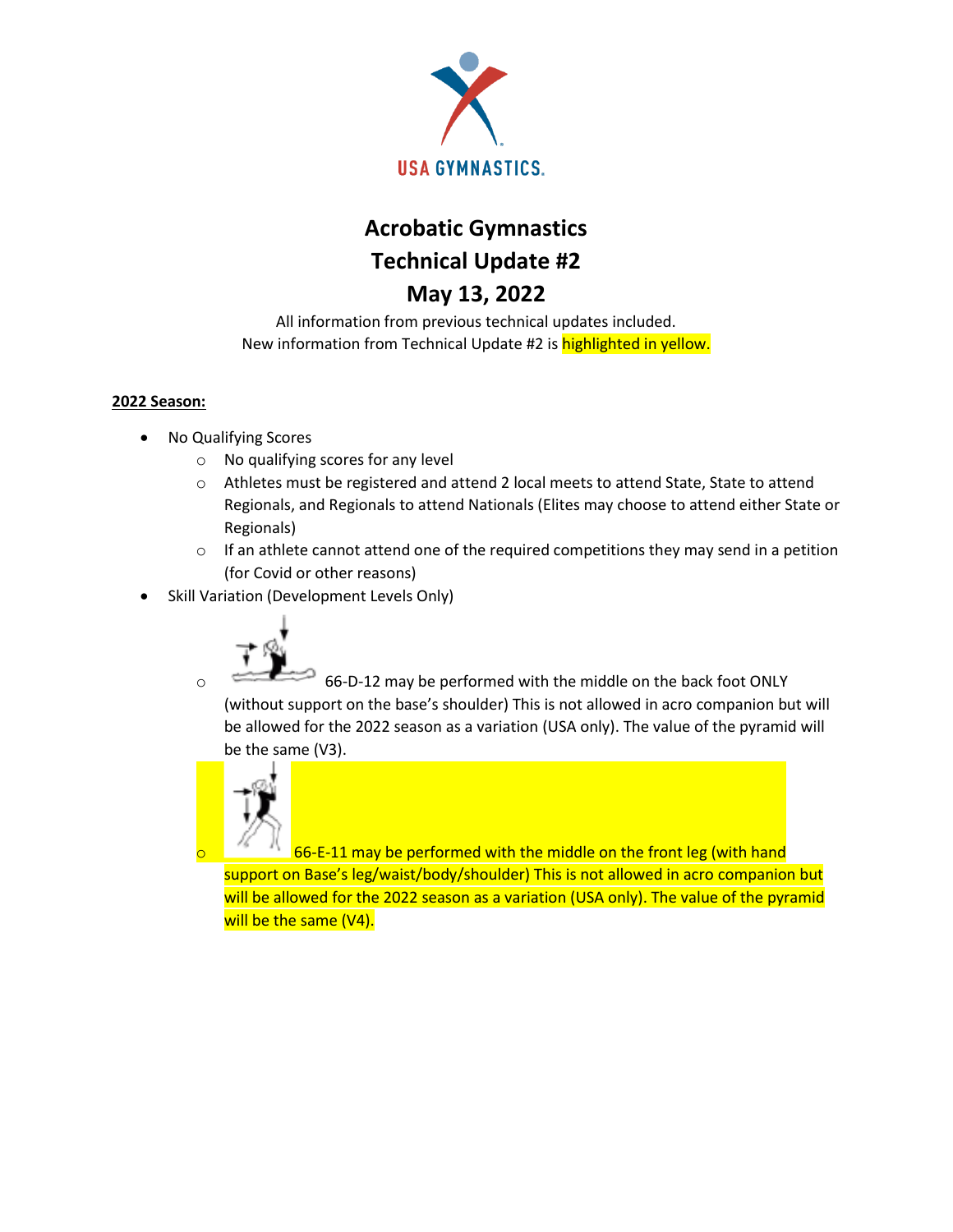# **Updates:**

- Bonus System:
	- $\circ$  12-18 WP:

■ Foot to hand – Double tuck dismount (44-1-5-Q) is considered a bonus element. o 12-18 MxP:

- **E** Any 2/4 skill linked to any 4/4 skill V8+ (Can also be  $4/4$  V8+ linked to 2/4 skill) is considered a bonus element.
- o 12-18 WG:
	- Transitional Pyramid Bonus Transitional pyramids of V48+ (was V50+) will receive bonus. Top can be in any position of value (straddle, pike, croc, etc.)
- o 13-19 MxP:
	- **E** Any 2/4 skill linked to any 4/4 skill V10+ (Can also be 4/4 V10+ linked to 2/4 skill) is considered a bonus element.
- Blocks Handstand Positions:
	- $\circ$  Planche counts as a handstand position for special requirement and transition credit.
- Blocks Program Min/Max Difficulty Values:
	- o Bronze

**■** Maximum V10 (no change)

o Silver

■ Maximum V25 (no change)

o Gold

■ Maximum V45

o Platinum

**■** Maximum V65

- o Diamond
	- **E** Minimum V75 (-1.0 if below minimum)
	- No Maximum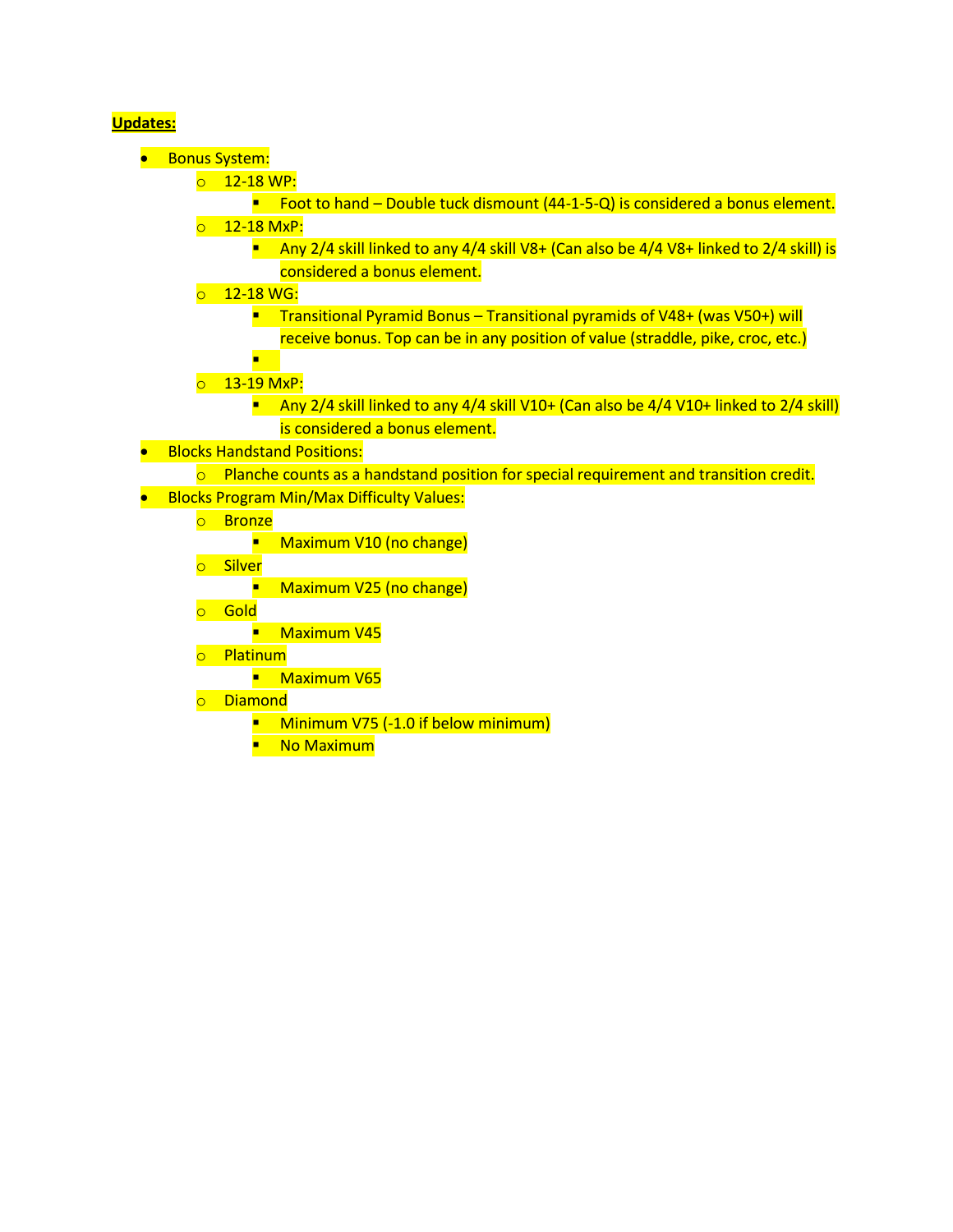#### **New Element Evaluations:**

From Nov 2019 Technical Update, the following skills are still valid for USA Gymnastics sanctioned competitions:



The following newly evaluated skills and their values may be used for USA Gymnastics sanctioned competitions only.

| Feb-2022-1 |                    | From sit position on bases feet<br>and hands, boost 4/4 front salto<br>to stand on floor.<br>New Feb-2022, value for adding<br>$180^{\circ}$ +v2<br>twist:<br>$360^{\circ}$ +v4<br>$540^{\circ}$ +v6 |
|------------|--------------------|------------------------------------------------------------------------------------------------------------------------------------------------------------------------------------------------------|
| Feb-2022-2 | 4/4 Front to catch | From stand on floor, base<br>boosts with feet to 4/4 front<br>salto to catch in seated position<br>on feet & hands.<br>$Tuck - v6$<br>$Pike - v6$<br>Layout $- v6$                                   |
| Feb-2022-3 |                    | From sit position on base's feet<br>and hands, boost 8/4 front salto<br>to landing on the floor.<br>Tuck $-\nu$ 17<br>$Pike - v20$                                                                   |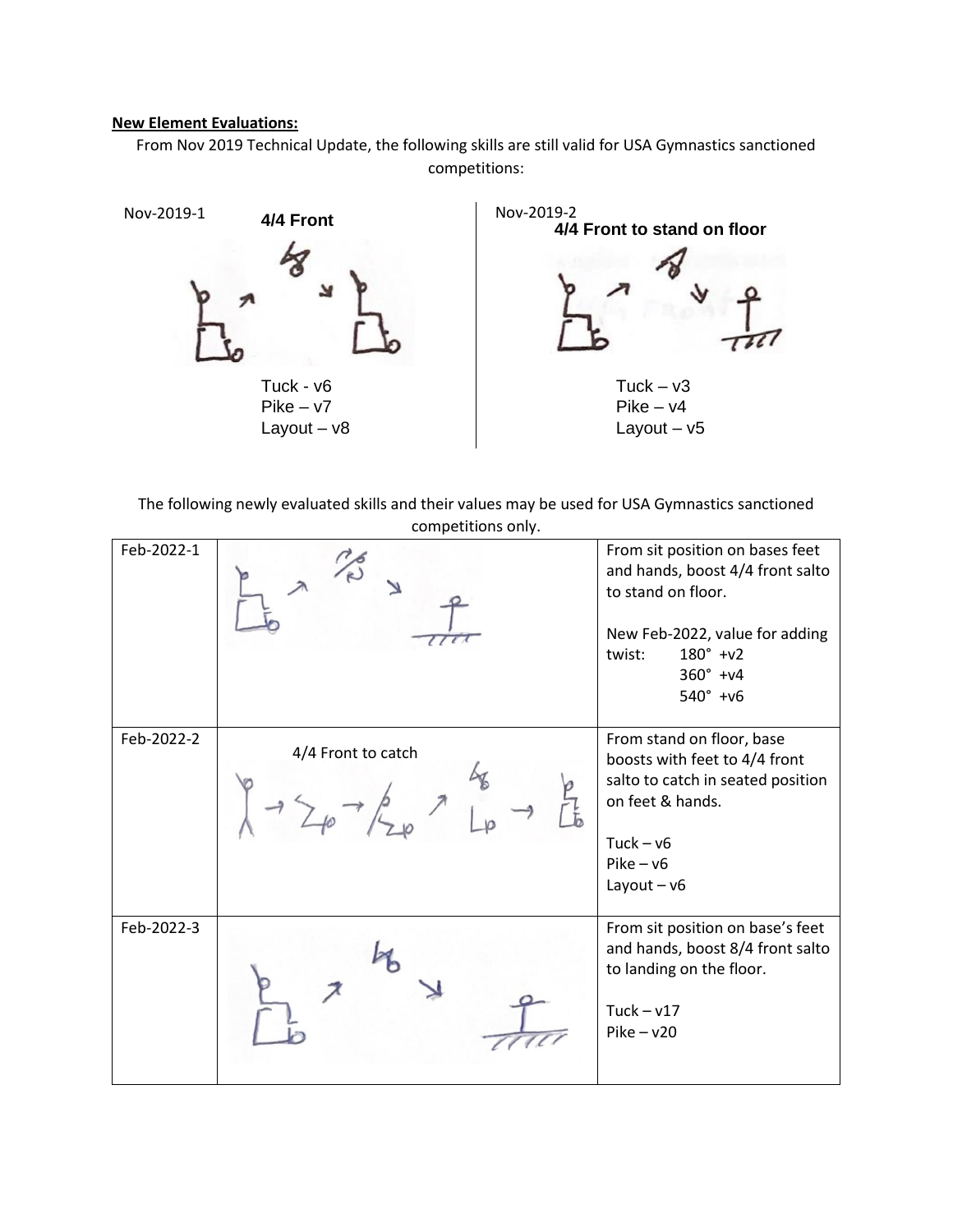| Feb-2022-4 |           | From sit position on base's feet<br>and hands, boost 8/4 front salto<br>to catch in seated position on<br>feet & hands.<br>Tuck $- v22$<br>$Pike - v24$ |
|------------|-----------|---------------------------------------------------------------------------------------------------------------------------------------------------------|
| Feb-2022-5 | 360<br>or | Mount from pike cannonball,<br>opens opposite, diamidov to<br>handstand.<br>Low handstand $- v28$<br>High handstand - v34                               |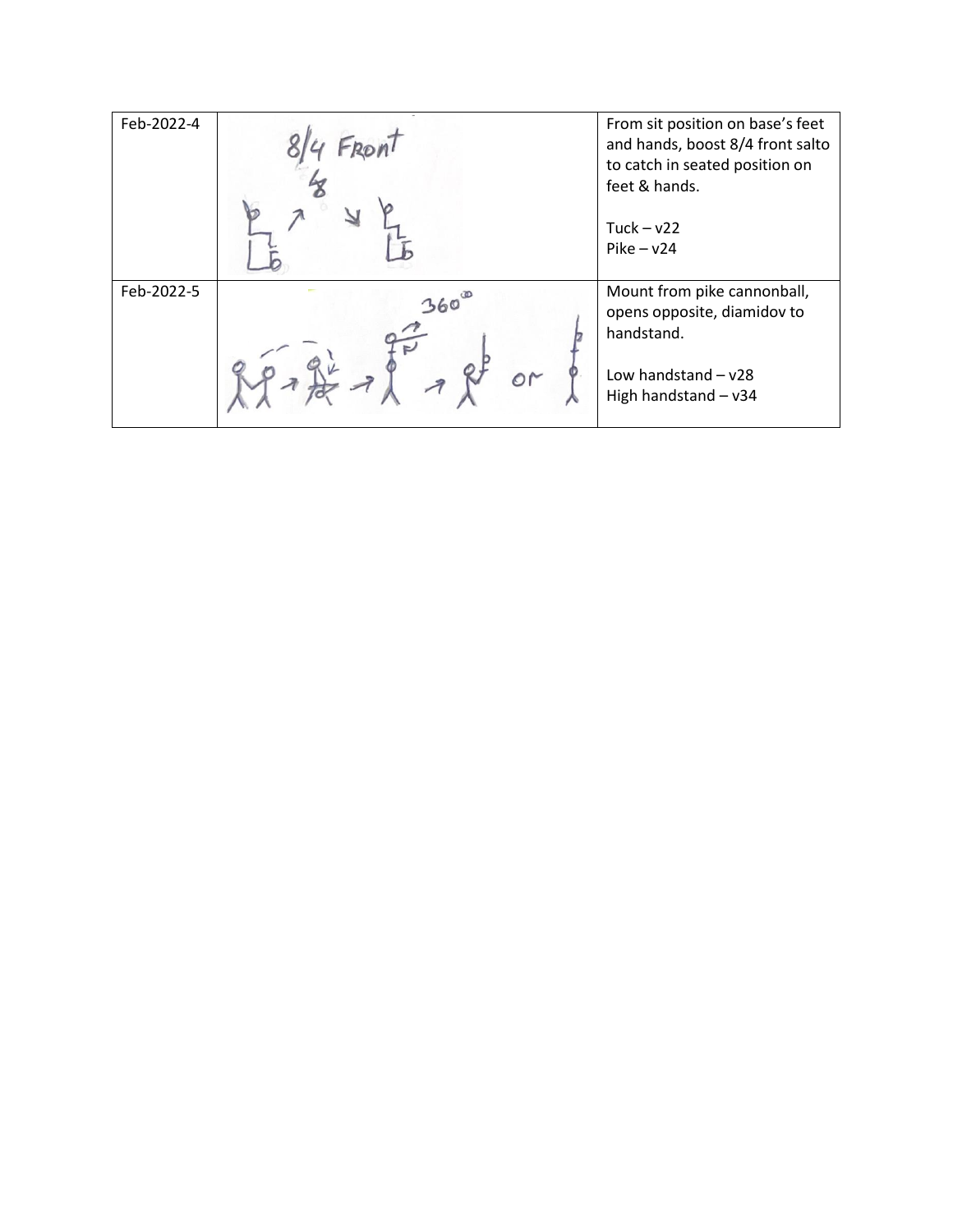## **Reminders:**

- Late Tariff Penalties:
	- $\circ$  New tariffs submitted 10 or more days before the start of competition = no penalty
	- $\circ$  New tariffs submitted less than 10 days before the start of competition = \$50.00 per club
	- $\circ$  New tariffs submitted less than 5 days before the start of competition = \$100.00 per tariff.
	- $\circ$  Revised tariffs submitted less than 3 days before the start of competition = \$100.00 per tariff.
- Level 8 Tariff Sheets:
	- $\circ$  All elements should have IDs in the line under each box. Compulsory IDs are fine (ex: 2A, 3B, etc.) If choosing optional elements from the ToD, the ID from the ToD should be included.
	- $\circ$  3" should be included in the box next to the element if there is a 3" hold. (2" for static individual elements.)
	- $\circ$  Dynamic skills should include the amount of rotation (ex. 1/4, 4/4) and direction of rotation (ex. front, back) in a box next to the element picture.
- Level 8 Balance:
	- $\circ$  Tuck position can be used on compulsory elements where indicated (or optional elements chosen from the compulsory table.) If choosing an optional element from the Tables of Difficulty, the element must be rated. Tuck is not a rated element, so it cannot be used in an optional element chosen from the ToD.
		-
	- $\circ$  L8WG Balance Skill 1C  $\mathbb{S}$  Bases may support their lower back/hips (as pictured) or perform this skill without hands supporting (hands/arms on floor or in the air.) This is considered a stylistic variation.
- Individual Element Execution Deductions (JO vs FIG):
	- o Individual elements level 2-8:
		- Individual elements performed in a series (with no choreography or pair/group elements between) may receive a maximum of -1.0 execution deduction for each series **per** *partner***.**
		- Individual elements performed separately (with choreography or pair/group elements between) may receive a maximum of -1.0 execution deduction **per** *pair group*.
	- o Individual elements level 9-10 and all FIG levels:
		- Individual elements performed in a series (with no choreography or pair/group elements between) may receive a maximum of -1.0 execution deduction for each series **per** *partner.*
		- Individual elements performed separately (with choreography or pair/group elements between) may receive a maximum of -1.0 execution deduction **per**  *partner*.
- Heely: